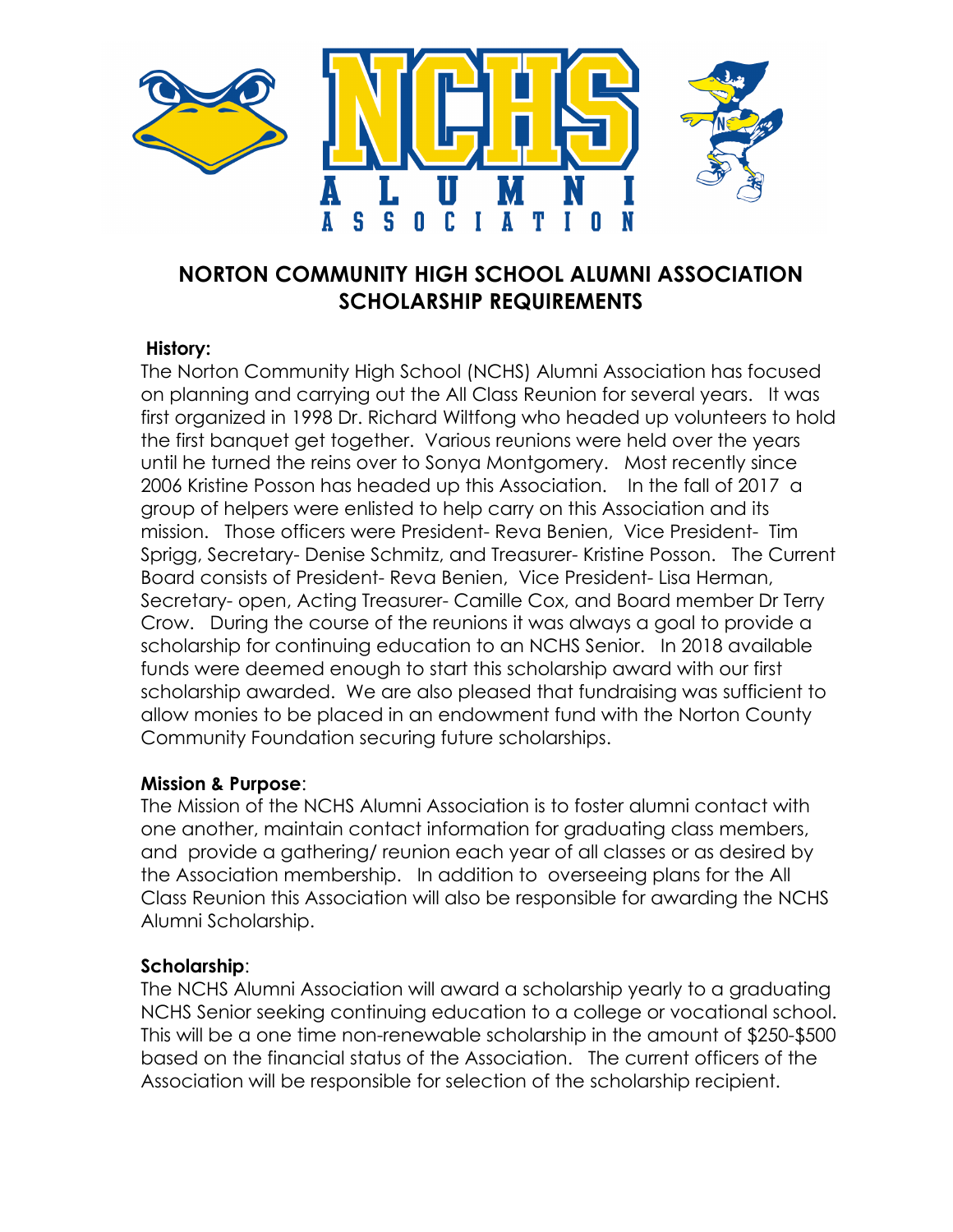## **Scholarship Guidelines:**

- Applicants must be a senior at NCHS in good standing
- Applicant must be planning to attend a 2yr community college, 4yr university, or a vocational college.
- Applications must be completed in full and accompanied by the following items:

 -a resume -(3) letters of recommendation from non-family members; one of which will be a teacher

 - High School transcript -College transcript ( if attended while in High School)

- Applications will be delivered **in person** to the Prairie Inn at Lathrop house and be submitted no later than **April 1st** to be considered.
- The NCHS Alumni Association Board will make the selection for this award and may require an interview following the review of applications.
- Scholarship will be awarded based on financial need.
- Awards will be paid directly to the student recipient upon receipt of verification of enrollment each semester and may be used to cover the cost of tuition, fees, books, etc.
- Recipients of scholarship will be required to give a progress of their educational experience through this scholarship in person or by self video at the all class reunion event. If there is no reunion held that year a letter or video will be presented to the board by Nov 1st of the year following receipt of the scholarship award.

 approved 4/9/18 **RB** revised 1/9/19 **RB** revised 4/8/2020 **RB** revised 2/19/2021 **RB**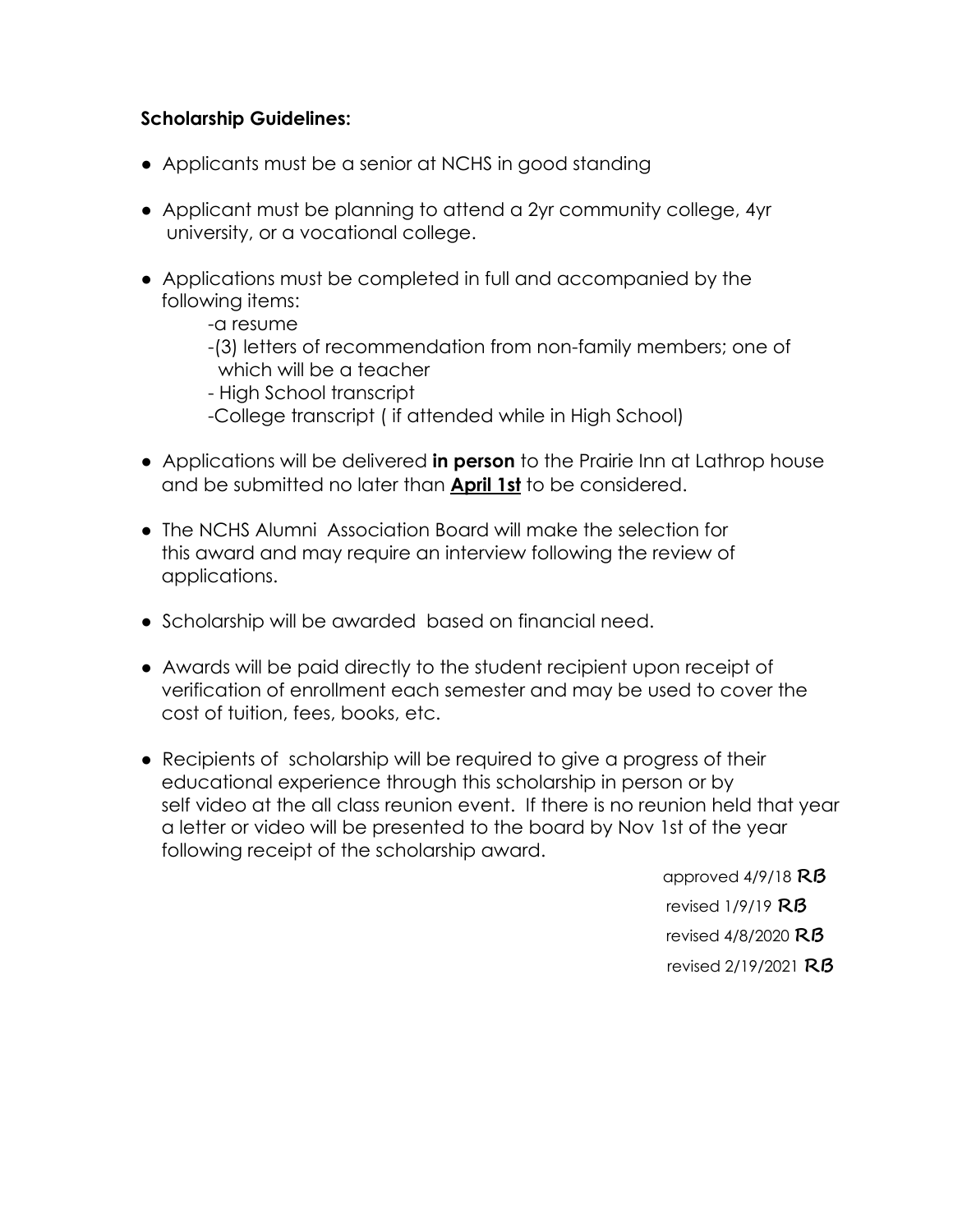

# **NORTON COMMUNITY HIGH SCHOOL ALUMNI ASSOCIATION SCHOLARSHIP APPLICATION**

|                                                                                    |                                 |                               | <b>DOB</b>   |  |
|------------------------------------------------------------------------------------|---------------------------------|-------------------------------|--------------|--|
|                                                                                    |                                 |                               | (xx,xx,xxxx) |  |
|                                                                                    |                                 |                               |              |  |
|                                                                                    |                                 |                               |              |  |
| Social media(please rank) __Face book ___Twitter __ Snapchat                       |                                 |                               |              |  |
|                                                                                    | ___Instagram ___Other           |                               |              |  |
|                                                                                    |                                 |                               |              |  |
|                                                                                    |                                 |                               |              |  |
|                                                                                    |                                 |                               |              |  |
|                                                                                    |                                 |                               |              |  |
| Name of College <b>container the contract of College</b>                           |                                 |                               |              |  |
|                                                                                    |                                 |                               |              |  |
|                                                                                    |                                 |                               |              |  |
| Please check box and circle years involved-                                        |                                 |                               |              |  |
| $\Box$ art 9, 10, 11, 12 $\Box$ band 9, 10, 11, 12 $\Box$ drama 9, 10, 11, 12      |                                 |                               |              |  |
| $\Box$ FCCLA 9, 10, 11, 12 $\Box$ FFA 9, 10, 11, 12 $\Box$ forensics 9, 10, 11, 12 |                                 |                               |              |  |
| $\Box$ KAYS 9, 10, 11, 12 $\Box$ music 9, 10, 11, 12                               |                                 |                               |              |  |
| $\Box$ scholars bowl 9, 10, 11, 12 $\Box$ cross country 9, 10, 11, 12              |                                 |                               |              |  |
| $\Box$ basketball 9, 10, 11, 12                                                    |                                 | $\Box$ football 9, 10, 11, 12 |              |  |
| □ golf 9, 10, 11, 12                                                               |                                 | $\Box$ tennis 9, 10, 11, 12   |              |  |
| □ track 9, 10, 11, 12                                                              | $\Box$ volleyball 9, 10, 11, 12 |                               |              |  |
| $\Box$ wrestling 9, 10, 11, 12                                                     |                                 | $\Box$ 9, 10, 11, 12          |              |  |
|                                                                                    | other please note               |                               |              |  |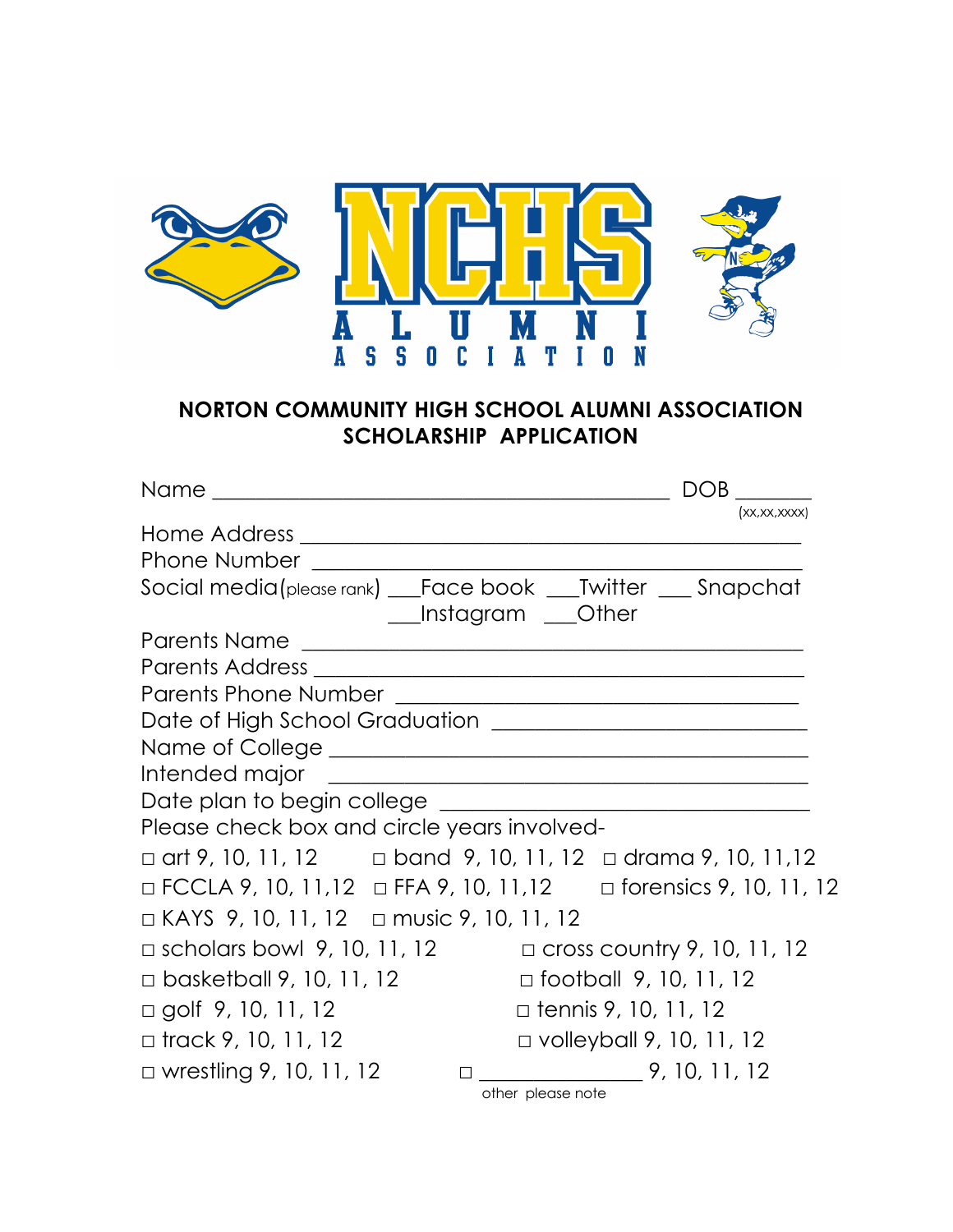Please respond to the following questions you may use another piece of paper if needed or desired.

- 1. Have you been accepted to your college of choice? \_\_\_\_\_\_\_\_\_\_\_\_\_\_\_\_\_\_\_\_\_\_\_\_\_\_\_
- 2. Why have you chosen your particular major or field of study?

3. Have you received other scholarship support? if so what/how much?

4. Please describe your financial need for this scholarship